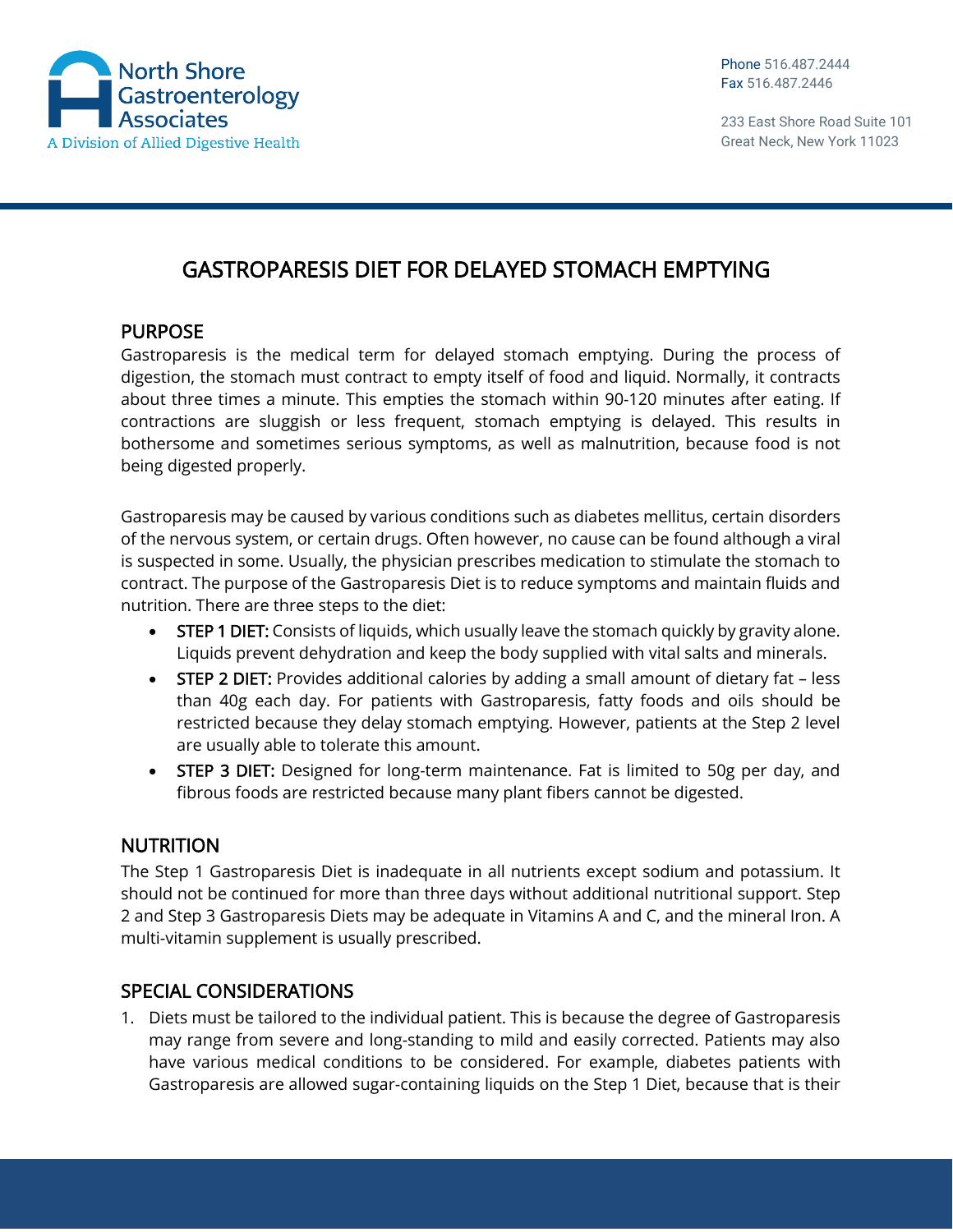

Phone 516.487.2444 Fax 516.487.2446

233 East Shore Road Suite 101 Great Neck, New York 11023

only source of carbohydrate. On the Step 2 and Step 3 Diets, these patients should avoid concentrated sweets. These are noted with an asterisk (\*) on the food lists.

2. On all the diets, liquids and food should be eaten in small, frequent meals. This helps maintain nutrition.

| <b>STEP 1 FOOD GROUPS</b> |                                                                |            |  |
|---------------------------|----------------------------------------------------------------|------------|--|
| Group                     | Recommend                                                      | Avoid      |  |
| Milk & Milk Products      | None                                                           | All        |  |
| Vegetables                | None                                                           | All        |  |
| Fruits                    | None                                                           | All        |  |
| Breads & Grains           | Plain saltine crackers                                         | All others |  |
| Meat & Meat Substitutes   | None                                                           | All        |  |
| Fats & Oils               | None                                                           | All        |  |
| <b>Beverages</b>          | Gatorade and soft drinks (sipped slowly<br>throughout the day) | All others |  |
| Soups                     | Fat-free consommé and bouillon                                 | All others |  |

| <b>SAMPLE MENU STEP 1</b>               |                                   |                       |                     |                       |
|-----------------------------------------|-----------------------------------|-----------------------|---------------------|-----------------------|
| <b>Breakfast</b>                        | Lunch                             |                       | <b>Dinner</b>       |                       |
| Gatorade, 1/2 cup                       | • Gatorade, 1/2 cup               |                       | • Gatorade, 1/2 cup |                       |
| Ginger Ale, 1/2 cup                     | $\bullet$ Coke, $\frac{1}{2}$ cup |                       | • Sprite, ½ cup     |                       |
| Bouillon, 34 cup                        | • Bouillon, 34 cup                |                       | • Bouillon, 3⁄4 cup |                       |
| Saltine Crackers, 6                     |                                   | · Saltine Crackers, 6 |                     | • Saltine Crackers, 6 |
| This Sample Diet Provides the Following |                                   |                       |                     |                       |
| Calories                                | 790                               | Fat                   |                     | 9g                    |
| Protein                                 | 11g                               | Sodium                |                     | 3531mg                |
| Carbohydrates                           | 156g                              | Potassium             |                     | 244 <sub>mg</sub>     |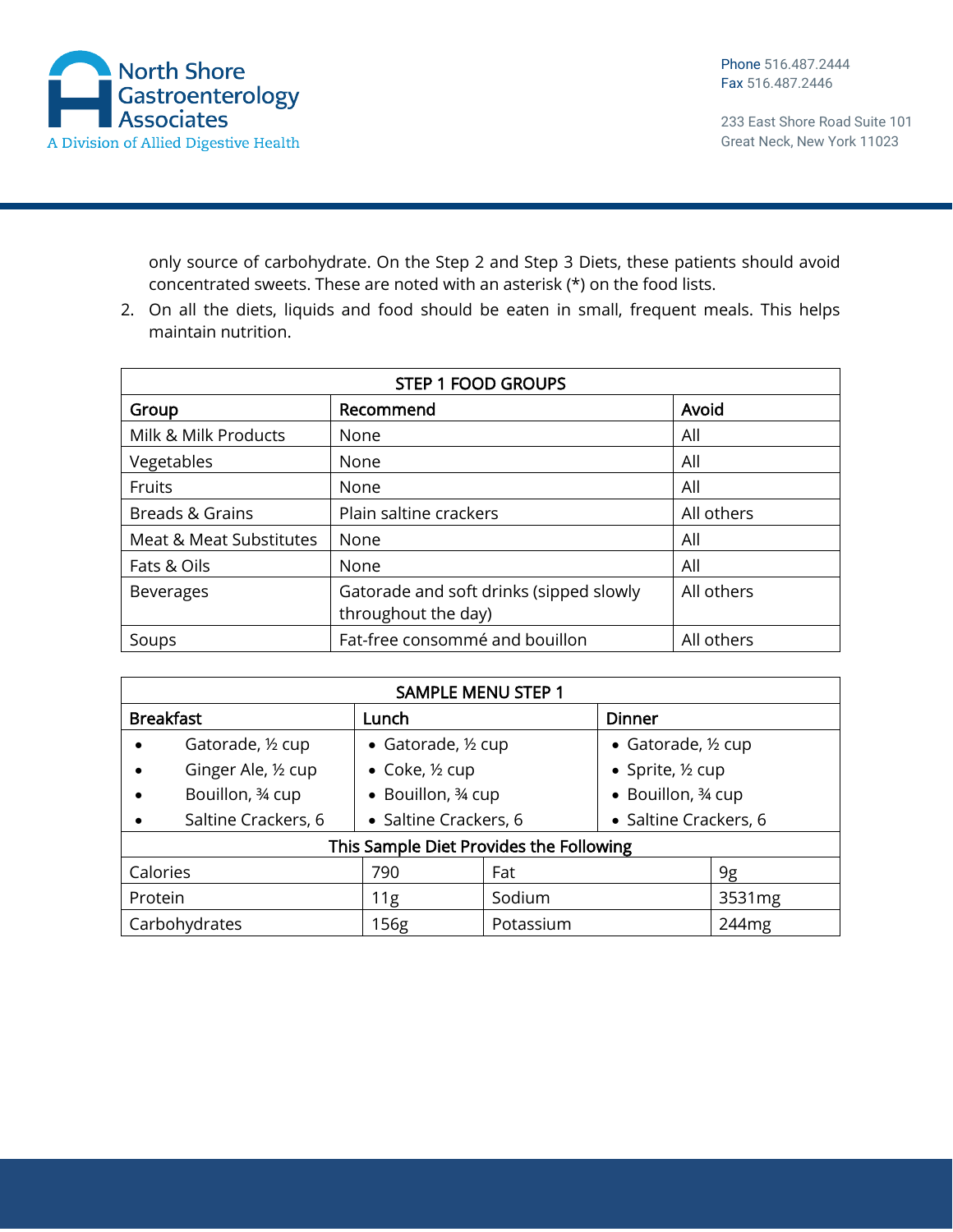

| <b>STEP 2 FOOD GROUPS</b> |                                                                                                                                                                                             |                                                                                                                                                                                                                                                               |  |
|---------------------------|---------------------------------------------------------------------------------------------------------------------------------------------------------------------------------------------|---------------------------------------------------------------------------------------------------------------------------------------------------------------------------------------------------------------------------------------------------------------|--|
| Group                     | Recommend                                                                                                                                                                                   | Avoid                                                                                                                                                                                                                                                         |  |
| Milk & Milk Products      | Skim milk, products made with<br>skim milk, low-fat milk, low-fat<br>yogurt, low-fat cheeses                                                                                                | Whole milk products, creams<br>(sour, light, heavy, whipping),<br>half & half                                                                                                                                                                                 |  |
| Soups                     | Fat-free consommé and<br>bouillon, soups made from skim<br>milk and fat-free broths<br>containing pasta or noodles and<br>vegetables are allowed                                            | Soups made with cream,<br>whole milk, or broths<br>containing fat                                                                                                                                                                                             |  |
| Breads & Grains           | Breads and cereals, cream of<br>wheat, pasta, white rice, egg<br>noodles, low-fat crackers                                                                                                  | Oatmeal, whole grain rice,<br>cereal and bread                                                                                                                                                                                                                |  |
| Meat & Meat Substitutes   | Eggs, peanut butter (maximum 2<br>tbsp/day)                                                                                                                                                 | Beef, poultry, fish, pork<br>products, dried beans, peas<br>and lentils                                                                                                                                                                                       |  |
| Vegetables                | Vegetable juice (tomato, V-8),<br>well-cooked vegetables without<br>skins (acorn squash, beets,<br>carrots, mushrooms, potatoes,<br>spinach, summer squash,<br>strained tomato sauce, yams) | All raw vegetables, cooked<br>vegetables with skins, beans<br>(green, wax, lima), broccoli,<br>brussels sprouts, cabbage,<br>cauliflower, celery, corn,<br>eggplant, onions, peas,<br>peppers, pea pods,<br>sauerkraut, turnips, water<br>chestnuts, zucchini |  |
| Fruits                    | Apple juice, cranberry juice,<br>grape juice, pineapple juice,<br>prune juice, canned fruits<br>without skins (applesauce,<br>peaches, pears)                                               | Citrus juices, all fresh and<br>dried fruits, canned fruits<br>with skins (apricots, cherries,<br>blueberries, fruit cocktail,<br>oranges, grapefruit,<br>pineapple, plums,<br>persimmons)                                                                    |  |
| Fats & Oils               | Any type of fat, but only in small<br>amounts                                                                                                                                               | None                                                                                                                                                                                                                                                          |  |
| Sweets & Desserts*        | Hard candies, caramels,                                                                                                                                                                     | High-fat desserts (cakes, pies,                                                                                                                                                                                                                               |  |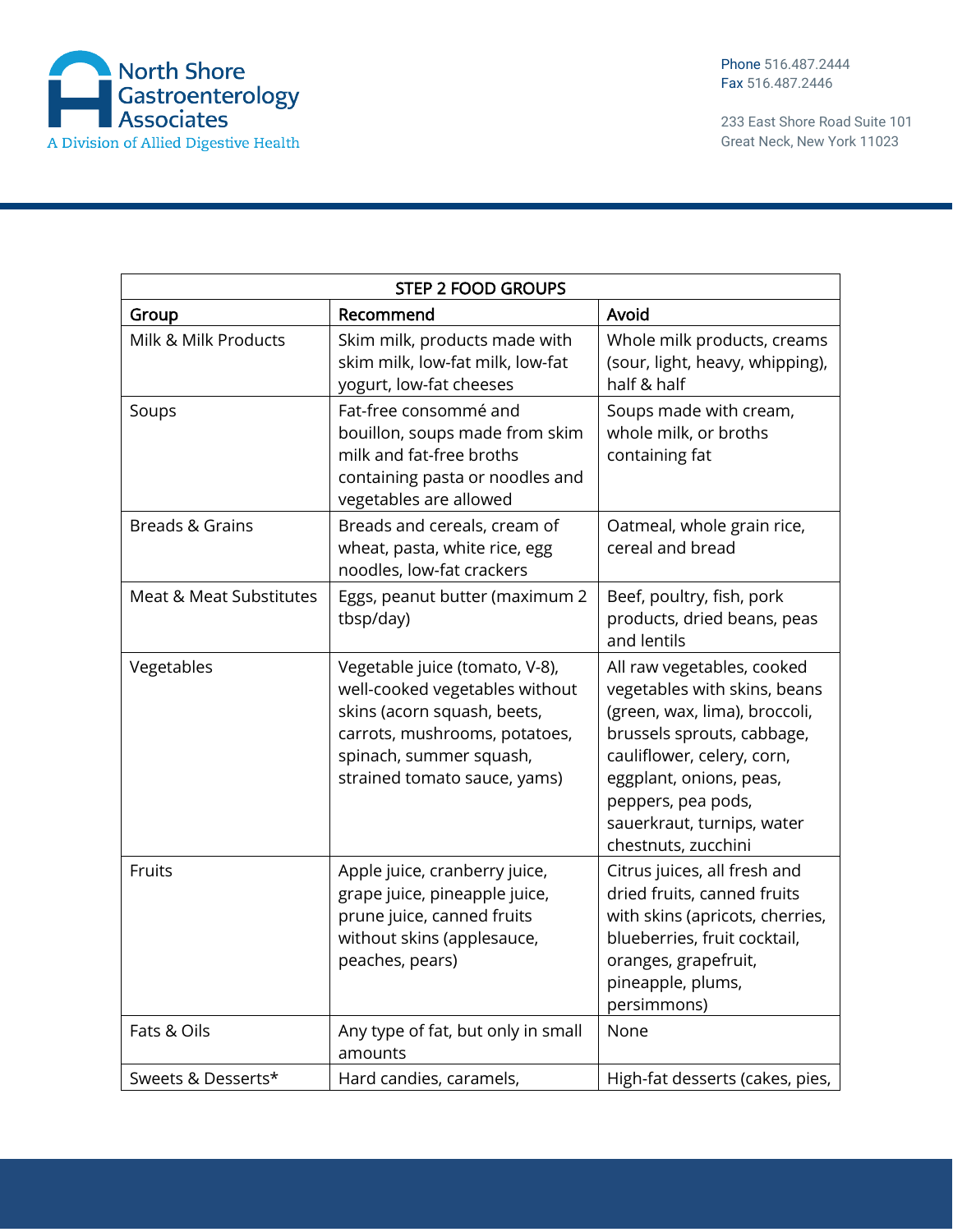

|                      | puddings and custards made<br>from skim milk, frozen yogurt,<br>fruit ice, gelatin, ice milk, jelly,<br>honey, syrups | cookies, pastries, ice cream),<br>fruit preserves |
|----------------------|-----------------------------------------------------------------------------------------------------------------------|---------------------------------------------------|
| <b>Beverages</b>     | Gatorade*, soft drinks*, (sipped<br>slowly throughout the day)                                                        | All others, except allowed<br>juices              |
| *Concentrated sweets |                                                                                                                       |                                                   |

| <b>SAMPLE MENU STEP 2</b>               |                                |           |                                      |                 |  |
|-----------------------------------------|--------------------------------|-----------|--------------------------------------|-----------------|--|
| <b>Breakfast</b>                        | Lunch                          |           | <b>Dinner</b>                        |                 |  |
| Skim Milk, 1/2 cup                      | • Mozzarella Cheese, 2 oz      |           | • Peanut Butter, 1 tbsp              |                 |  |
| Poached Egg, 1                          | • Saltine Crackers, 6          |           | • Saltine Crackers, 6                |                 |  |
| White Toast, 1 slice                    | • Chicken Noodle Soup, 3/4     |           | • Vanilla Pudding, $\frac{1}{2}$ cup |                 |  |
| Apple Juice, 1/2 cup                    | cup                            |           | • Grape Juice, $\frac{1}{2}$ cup     |                 |  |
|                                         | • Gatorade, 1/2 cup            |           |                                      |                 |  |
| <b>Morning Snack</b>                    | <b>Afternoon Snack</b>         |           | <b>Evening Snack</b>                 |                 |  |
| Ginger Ale, 1/2 cup                     | • Skim Milk, $\frac{1}{2}$ cup |           | • Frozen Yogurt, 1/2 cup             |                 |  |
| Canned Pears, 1/2 cup                   | • Cornflakes, 1/2 cup          |           | • Saltine Crackers, 6                |                 |  |
|                                         | • Sugar, $2$ tsp               |           |                                      |                 |  |
| This Sample Diet Provides the Following |                                |           |                                      |                 |  |
| Calories                                | 1343                           | Fat       |                                      | 35 <sub>g</sub> |  |
| Protein                                 | 52g                            | Sodium    |                                      | 2639mg          |  |
| Carbohydrates                           | 206g                           | Potassium |                                      | 1411mg          |  |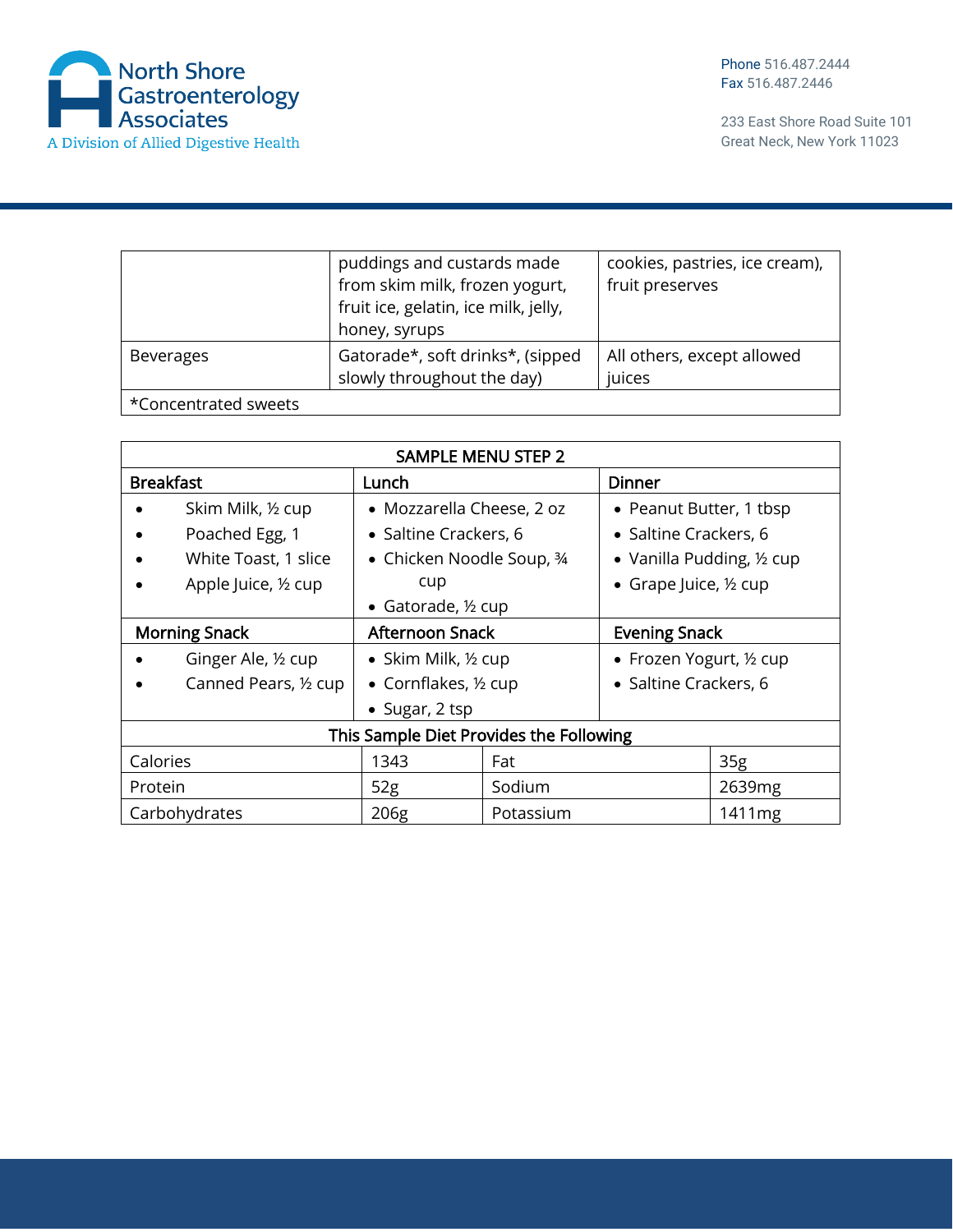

Phone 516.487.2444 Fax 516.487.2446

| <b>STEP 3 FOOD GROUPS</b> |                                                                                                                                                                                             |                                                                                                                                                                                                                                                               |  |
|---------------------------|---------------------------------------------------------------------------------------------------------------------------------------------------------------------------------------------|---------------------------------------------------------------------------------------------------------------------------------------------------------------------------------------------------------------------------------------------------------------|--|
| Group                     | Recommend                                                                                                                                                                                   | Avoid                                                                                                                                                                                                                                                         |  |
| Milk & Milk Products      | Skim milk, products made with<br>skim milk, low-fat milk, low-fat<br>yogurt, low-fat cheeses                                                                                                | Whole milk products, creams<br>(sour, light, heavy, whipping),<br>half & half                                                                                                                                                                                 |  |
| Soups                     | Fat-free consommé and<br>bouillon, soups made from skim<br>milk and fat-free broths<br>containing pasta or noodles and<br>vegetables are allowed                                            | Soups made with cream,<br>whole milk, or broths<br>containing fat                                                                                                                                                                                             |  |
| Breads & Grains           | Breads and cereals, cream of<br>wheat, pasta, white rice, egg<br>noodles, low-fat crackers                                                                                                  | Oatmeal, whole grain rice,<br>cereal and bread                                                                                                                                                                                                                |  |
| Meat & Meat Substitutes   | Eggs, peanut butter (maximum 2<br>tbsp/day), poultry, fish, lean<br>ground beef                                                                                                             | Fibrous meats (steaks,<br>roasts, chops), dried beans,<br>peas and lentils                                                                                                                                                                                    |  |
| Vegetables                | Vegetable juice (tomato, V-8),<br>well-cooked vegetables without<br>skins (acorn squash, beets,<br>carrots, mushrooms, potatoes,<br>spinach, summer squash,<br>strained tomato sauce, yams) | All raw vegetables, cooked<br>vegetables with skins, beans<br>(green, wax, lima), broccoli,<br>brussels sprouts, cabbage,<br>cauliflower, celery, corn,<br>eggplant, onions, peas,<br>peppers, pea pods,<br>sauerkraut, turnips, water<br>chestnuts, zucchini |  |
| Fruits                    | Fruit juices, canned fruits<br>without skins (applesauce,<br>peaches, pears)                                                                                                                | All fresh and dried fruits,<br>canned fruits with skins<br>(apricots, cherries,<br>blueberries, fruit cocktail,<br>oranges, grapefruit,<br>pineapple, plums,<br>persimmons)                                                                                   |  |
| Fats & Oils               | Any type of fat, but only in small<br>amounts                                                                                                                                               | None                                                                                                                                                                                                                                                          |  |
| Sweets & Desserts*        | Hard candies, caramels,                                                                                                                                                                     | High-fat desserts (cakes, pies,                                                                                                                                                                                                                               |  |